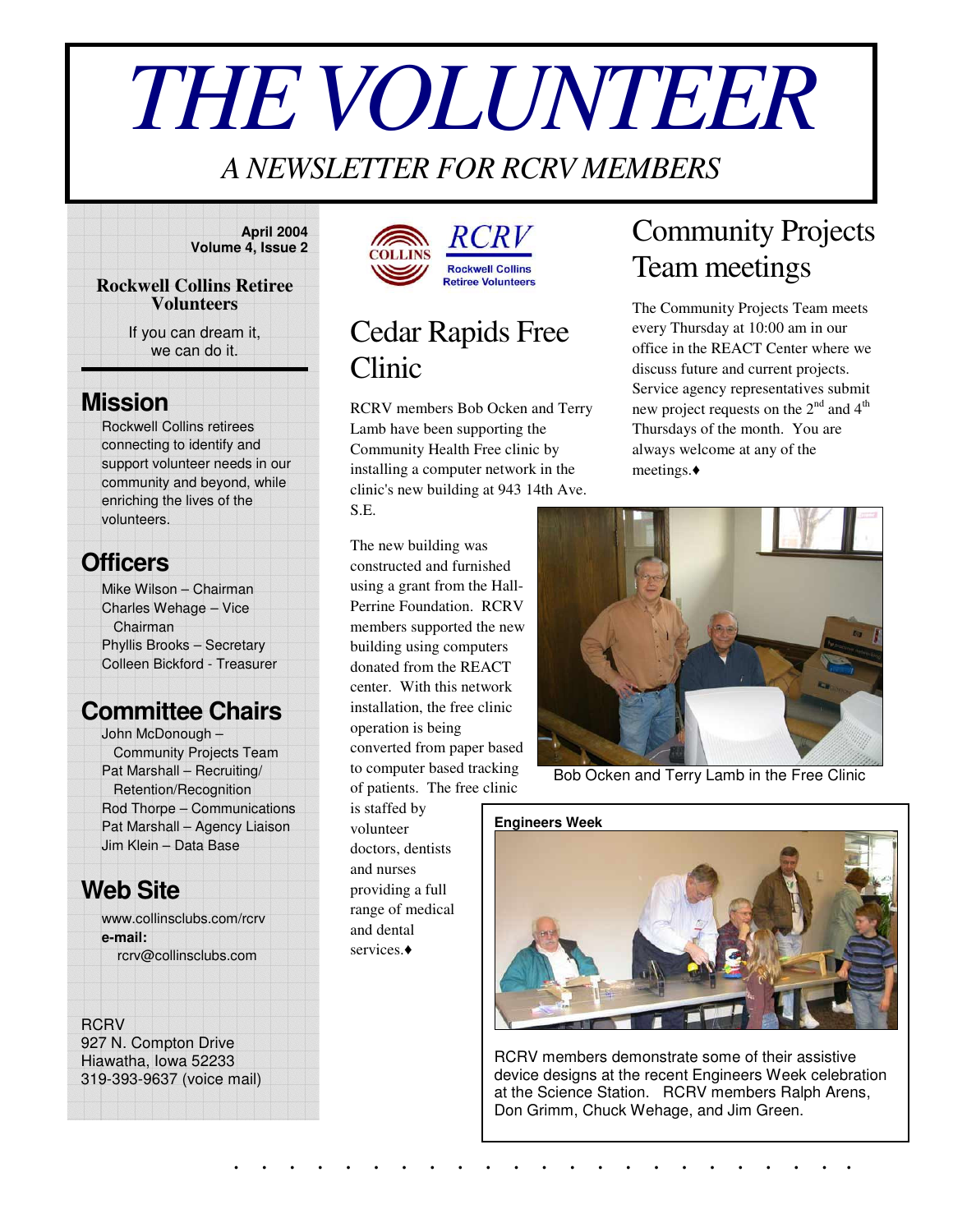

#### **DEVELOPMENT VOLUNTEER FOR**

**THE CR SYMPHONY -** A volunteer is needed to assist in the coordination and implementation of development activities for CRSO. This volunteer will be the primary data entry person serving the Development Department in tracking philanthropic gifts and other clerical duties and will require 10-20 hours per week. Contact the CRSO office at 319-366-8203.

**MIRACLES IN MOTION -** Miracles in Motion is an organization that provides therapeutic benefits for people with disabilities through horseback riding. Volunteers are needed by the agency to help riders by leading horses or walking beside riders during lessons to give encouragement or physical support if needed. Call 319-857-4141.

**CARPENTERS -** Aging Services is in need of carpenters to build wheelchair ramps for the disabled. Plans and materials are available waiting for volunteers to assemble them. Call the RCRV office at 319-393-9637 or e-mail at rcrv@collinsclubs.com

#### **HOME SAFETY CHECK PROGRAM -**

Aging Services needs volunteers to assist in the home safety check program for seniors in Linn County. Volunteers will conduct safety checks and assess the client's home for fall, fire and personal security risks. Call aging Services at 398-3644 or RCRV at 393- 9637.

#### **MONEY MANAGEMENT PROGRAM -**

The Heritage Agency on Aging is looking for volunteers to assist with its Money Management Program. The program offers money management service to help low-income seniors who have difficulty budgeting, paying routine bills, and keeping track of financial matters. Generally, volunteers serve as representative payees for the program clients. Representative payee volunteers are appointed by a government agency to receive and manage government payments such as Social Security when the client has been determined to be incapable. Contact Linda Dearinger at 319-398-5559 for an application. References will be required.

### Senior Health Insurance Information Program

#### **Don't Be Confused By Medicare Changes**

The Medicare Regional Office in Atlanta reported recently that it received a call asking if Medicare had authorized anyone to go door-to-door to discuss the new Medicare endorsed drug discount card. According to the report, the person going door-to-door had specific information about individuals he visited.

"Medicare has not approved any cards yet." says Kris Gross from SHIIP, the Senior Health Insurance Information Program. "We have received questions from Iowans and there is confusion about what the changes in Medicare are and when they will take place. We want to be sure Iowans have accurate information so they don't become victims of fraud or give out personal when they shouldn't."

The Medicare approved drug discount cards will become available this spring. They will help reduce drug costs for some people until the new Medicare benefit begins in January 2006. Drug sponsors can begin promoting their

cards in April 2004. The Medicare website, http://www.medicare.gov/, will also have information in late April about each card offered in Iowa and the drugs covered by each card. Marketing will not be done in person, door-todoor. If someone comes to your door about the Medicare approved discount drug cards report it immediately to the Medicare Fraud Hotline at 1-800-447- 8477, or to our office at 393-9637. Leave a message and you will receive a call shortly thereafter.

If you need help in sifting through all your Medicare and Insurance paperwork, please contact our office at 393-9637 and leave a message. A SHIIP Counselor will return your call shortly. RCRV has five SHIIP counselors.

#### **Medicare Drug Discount Card Seminar**

SHIIP along with the Heritage Area Agency, St. Luke's AdvantAGE and Witwer Senior Center will present a seminar on the new Medicare Drug Discount Card at the KTOS Center, 3375 Armar Drive in Marion at 10:30 am on May 19th. The program will be presented by Chris Thompson of the state SHIIP office. All are welcome to attend to learn more about these cards and the new coverage.

### 2-1-1

In February of this year the United Way of East Central Iowa made available the 2-1-1 hotline for assistance in finding essential services. By dialing 211 the user may find out about various assistance programs such as locating safe affordable housing, child care, chemical dependency assistance and various other social services. The hotline is available 24 hours a day and seven days a week and directs callers to the appropriate community based organization or government agency.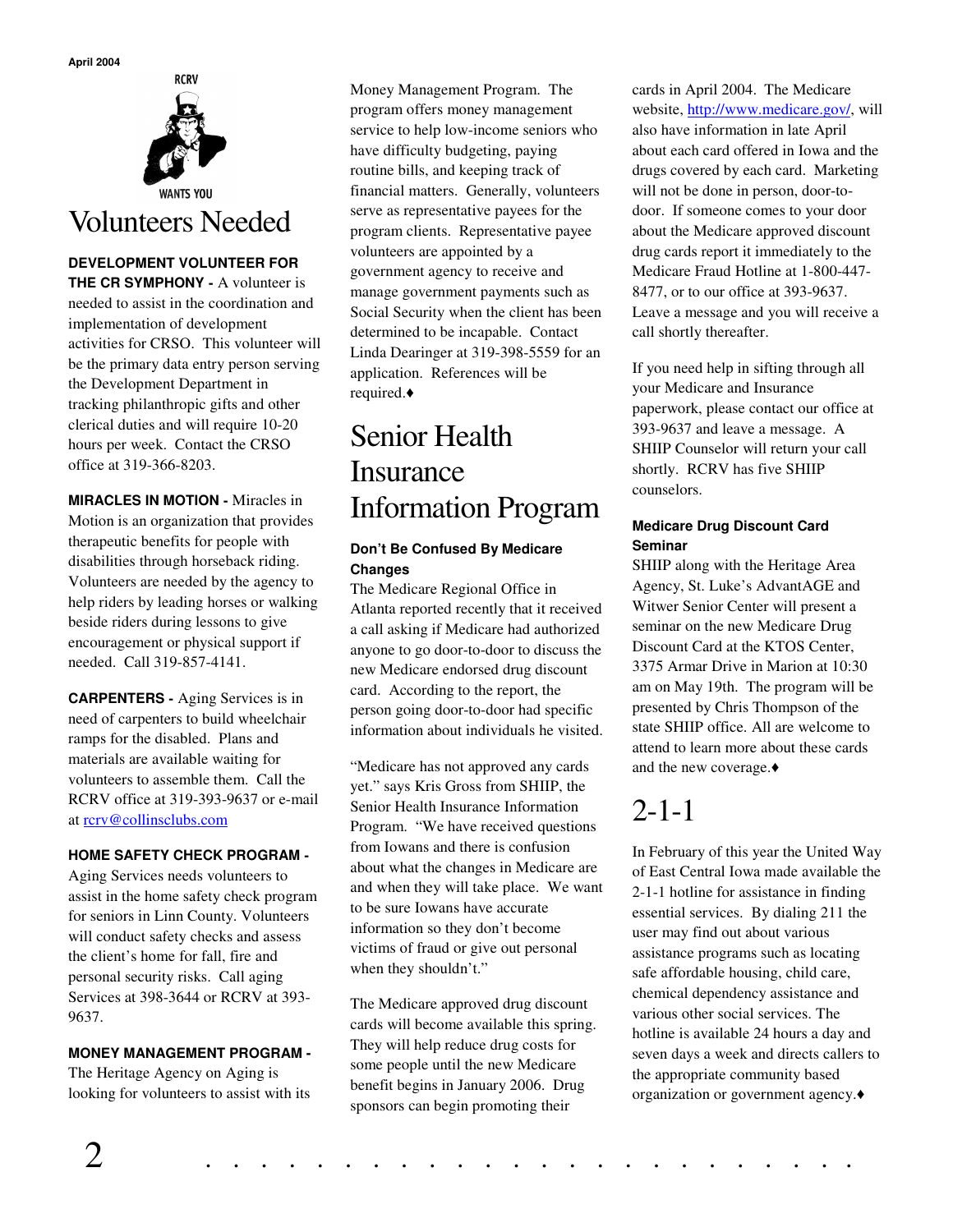**April 2004**

# Identity Theft

Tom Brennom, an active member of RCRV, recently had an experience related to identity theft and has provided the information for this article on how to prevent identity theft and reduce the risks associated with billfold theft.

The next time you order checks have only your initials (instead of first name) and last name imprinted on them. Thieves won't know how you sign your checks but the bank does. Do not put your SSN on your checks or any other document you carry on your person including driver's license. Use your work address and phone number on your checks if possible. When writing checks to pay credit card or other credit account bills do not put the entire account number on the "For" line. Use only the last four digits.

Make a photocopy of both sides of all documents, cards, etc. in your wallet. Keep these copies handy in a safe place where they will be available in case you need to call and cancel cards. In case of loss or theft call the credit card company immediately. Keep the toll free numbers of all credit card companies handy so you will be able to call and report a theft and cancel the cards. It is also important to contact all other interests that might relate to or assist in fraudulent use including ATM, library, auto club etc. New cards can easily be issued and old ones cancelled.

A good way to prevent or discourage fraudulent use of credit cards is to not sign them with your signature but use the words "See I.D." or "See I.D. and then your name. In this way use of card in most stores will require identification for card use.

In case of theft, call the three national credit reporting organizations immediately to place a fraud alert on your name and Social Security number.

This registers the fact that you have had a theft and no new credit can be obtained without YOU being contacted. The numbers are:

Equifax - 800-525-628

Experian - 888-397-3742 Trans Union - 800-680-7289. Other useful numbers to call are the Social Security fraud line - 800-269- 0271 and the Federal Trade Commission at 888-IDTHEFT.

# Trivia Quiz

- 1. On what date was the Collins Radio Company incorporated?
- 2. What was the call sign of Arthur Collins' original Ham station?
- 3. What was the first airborne application of a Collins Radio?
- 4. What was the first U.S. commercial airline to install Collins Radios? Answers in the next edition of The

VOLUNTEER.

### Collins Retirees Potluck Meetings

The Collins Retirees Potluck group meets the third Tuesday of each month at the Kenwood United Methodist Church located at 302 33rd. St. N.E. for a potluck lunch and program. All retirees are welcome. Upcoming programs are:

April 20 - McKinley Singers May 18 - Update on Insurance June 15 - Presentation on 211 and TRIAD.

### Friendship Force International

The mission of Friendship Force International is to create an environment where individual friendship can be established across the international barriers that separate people. It is active in more than 60 countries, promoting friendship and goodwill through an

extensive program of home-stay exchanges. This non-profit organization believes that friends among people make friends among nations and that each one can make a difference.

The U.S. organization is headquartered in Atlanta with chapters located around the country. The local chapter in Cedar Rapids meets regularly throughout the year and has several Rockwell Collins employees and retirees as active members. Some of their upcoming metro area exchanges include four or five Russian businessmen April 23 through May 25, three Nigerians in May or June and one librarian from Bulgaria in July or August.

Volunteer host families are needed for the group's exchanges which provide a worthwhile opportunity to learn more about foreign countries and to establish lasting friendships. Hosts provide board and room, transportation to events and social engagements in the evenings and on weekends.

If you would like to volunteer and/or become an active member of the organization contact RCRV members Steve Miller, 393-3580 or Charlie Kress, 377-5055. Additional information about the organization can be found on their website www.friendshipforce.org

Friendship Force host families and their Russian guests meeting last month at the Eastern Iowa airport are shown below. Seven Russians and two facilitators were in the metro area for a week to study American business practices through an Open World government grant and stayed with Friendship Force families.